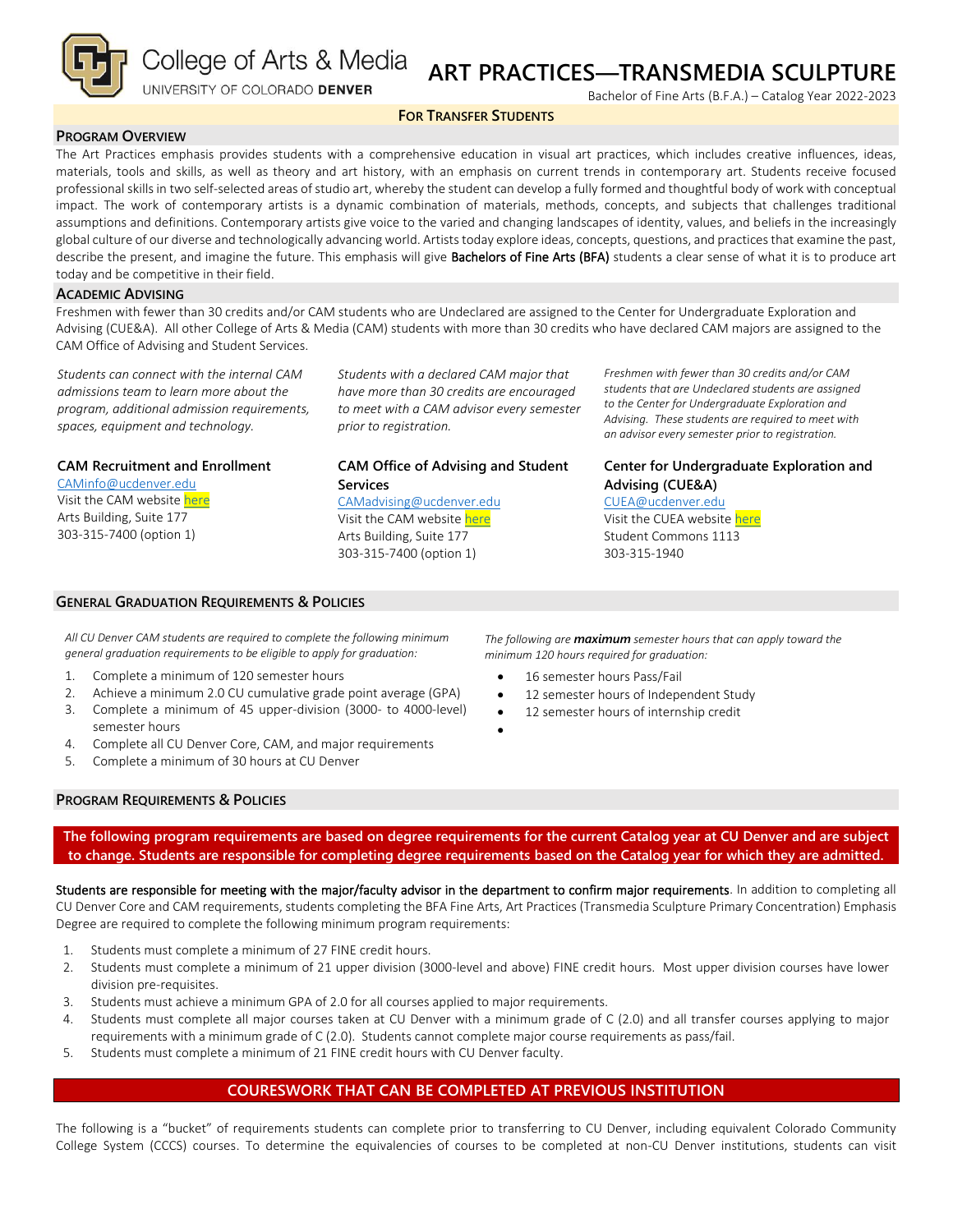

College of Arts & Media

### UNIVERSITY OF COLORADO DENVER

# **ART PRACTICES—TRANSMEDIA SCULPTURE**

Bachelor of Fine Arts (B.F.A.) – Catalog Year 2022-2023

#### **FOR TRANSFER STUDENTS**

[www.transferology.com](http://www.transferology.com/)**.** It is critical students connect with a CU Denver academic advisor to ensure planned courses will transfer *and* apply to CU Denver degree requirements. All non-CU Denver coursework must be completed with a C- or better to be eligible for transfer.

Students interested in completing an Associate (A.A. or A.S.) Degree or a Colorado Statewide Transfer Articulation Agreement or Degree with [Designation \(DWD\)](https://highered.colorado.gov/Academics/Transfers/TransferDegrees.html) must work with their community/junior college academic advisor to create an academic plan that accounts for all degree or transfer articulation agreement requirements. Colorado Community College Students may also explore the option to complet[e Reverse Transfer](https://degreewithinreach.wordpress.com/) at CU Denver.

| <b>CU Denver Requirements</b>                      | CU<br>Denver<br><b>Credits</b> | <b>CCCS Equivalent Courses &amp; Notes</b>                                                                                         |                |
|----------------------------------------------------|--------------------------------|------------------------------------------------------------------------------------------------------------------------------------|----------------|
| <b>CU Denver Core Curriculum</b><br>Requirements   | $34 - 40$                      |                                                                                                                                    |                |
| ENGL 1020 - Core Composition I                     | $\mathbf{R}$                   | <b>FNG 121</b>                                                                                                                     | 3              |
| ENGL 2030 - Core Composition II                    | 3                              | <b>FNG 122</b>                                                                                                                     | 3              |
| Mathematics                                        | $3 - 4$                        | GT-MA1 (MAT 120 recommended)                                                                                                       | $3 - 4$        |
| Arts                                               | 3                              | GT-AH (ART 111 recommended)                                                                                                        | 3              |
| <b>Humanities</b>                                  | $\overline{3}$                 | GT-AH or GT-HI (ART 112 recommended)                                                                                               | $\overline{3}$ |
| <b>Behavioral Sciences</b>                         | $3 - 4$                        | GT-SS                                                                                                                              | $3 - 4$        |
| Social Sciences                                    | $3 - 4$                        | GT-SS or GT-HI <sup>*</sup>                                                                                                        | $3 - 4$        |
| Natural/Physical Science with lab                  | $4 - 5$                        | GT-SC1                                                                                                                             | $4 - 5$        |
| Natural/Physical Science without lab<br>or Math    | $3 - 5$                        | GT-SC2 or GT-MA1 (except the course used for Core Math) or GT-SC1                                                                  | $3 - 5$        |
| <b>International Perspectives</b>                  | $\overline{3}$                 | Additional GT-AH, HI, SS* (see note below)                                                                                         | $\overline{3}$ |
| Cultural Diversity                                 | 3                              | To be completed at CU Denver. This requirement must be completed with an upper-division course<br>and CCCS courses will not apply. |                |
| Non-Major Arts (Music, Theatre, Film,<br>or Dance) | 3                              |                                                                                                                                    | 3              |
| <b>Art Practices Transfer Credits</b>              | 18-30                          |                                                                                                                                    |                |
| FINE 2600 Art History Survey I                     | 3                              | <b>ART 111</b>                                                                                                                     | 3              |
| FINE 2610 Art History Survey II                    | 3                              | <b>ART 112</b>                                                                                                                     | $\overline{3}$ |
| FINE 1100 Drawing I                                | 3                              | <b>ART 121</b>                                                                                                                     | $\overline{3}$ |
| FINE 1400 2D Design                                | 3                              | <b>ART 131</b>                                                                                                                     | 3              |
| FINE 1500 3D Design                                | 3                              | ART 132                                                                                                                            | 3              |
| FINE 2155 Introduction to Digital<br>Photography   | 3                              | <b>ART 139</b>                                                                                                                     | 3              |
| Visual Arts Flectives                              | $0 - 9$                        | Please consult a CAM advisor for options.                                                                                          | $0 - 9$        |
| Pre-20th C. Art History Elective                   | $0 - 3$                        | Please consult a CAM advisor for options.                                                                                          | $0 - 3$        |
| Total                                              | 52-70                          |                                                                                                                                    |                |

*\**The applicability of Guaranteed Transfer (GT Pathways) courses to specific CU Denver Core Curriculum requirements requires completion of a block of five courses: two GT-AH course; one GT-HI course; one GT-SS course; and one additional GT-AH, GT-HI, or GT-SS course.

### **SAMPLE PLAN – COURESWORK TO BE COMPLETED AT CU DENVER**

Based on successful completion of 60 applicable transfer credits and the complete "bucket" of requirements outlined above, students would have the following remaining to complete at CU Denver. At CU Denver, students must tailor this plan based on the evaluation of previously completed college coursework (e.g., AP, IB, CLEP, dual/concurrent enrollment, and transfer credit), course availability, individual preferences related to course load, summer term courses, part-time or full-time student status, or add-on programs such as minors or double-majors.

| ത<br>ω | Fall                                                 | CRS | Spring                                               | CR |
|--------|------------------------------------------------------|-----|------------------------------------------------------|----|
|        | FINE 2500 Beginning Foundry (Fall only, odd years)   |     | FINE 3510 Form and Play (Spring only, odd years)     |    |
|        | FINE 3405 Intro to Digital Video (Fall only)         |     | Secondary Studio Concentration Course<br><b>FINE</b> |    |
|        | Secondary Studio Concentration Course<br><b>FINE</b> |     | FINE 4990 Contemporary Art History                   |    |
|        | Upper Division Art History Elective<br><b>FINE</b>   |     | Cultural Diversity                                   |    |
|        | <b>Total Credit Hours</b>                            |     | <b>Total Credit Hours</b>                            |    |

| Fall                                                 |  | Spring                                               | CR <sub>5</sub> |
|------------------------------------------------------|--|------------------------------------------------------|-----------------|
| FINE 2500 Beginning Foundry (Fall only, odd years)   |  | FINE 3510 Form and Play (Spring only, odd years)     |                 |
| FINE 3405 Intro to Digital Video (Fall only)         |  | Secondary Studio Concentration Course<br><b>FINE</b> |                 |
| Secondary Studio Concentration Course<br><b>FINE</b> |  | FINE 4990 Contemporary Art History                   |                 |
| <b>FINE</b><br>Upper Division Art History Elective   |  | Cultural Diversity                                   |                 |
| Total Credit Hours                                   |  | <b>Total Credit Hours</b>                            |                 |

|        | Fall                                                 | CRS | Sprina                                               | CRS |
|--------|------------------------------------------------------|-----|------------------------------------------------------|-----|
| $\sim$ | FINE 2510 Shaping Metal (Fall only, even years)      |     | FINE 3555 Concepts in Sculpture (Spring only)        |     |
| සි     | FINE 3500 Installation Art (Fall only)               |     | Secondary Studio Concentration Course<br><b>FINE</b> |     |
|        | Secondary Studio Concentration Course<br><b>FINE</b> |     | FINE 4505 Sculptural Drawing (Spring only)           |     |
|        | <b>Total Credit Hours</b>                            |     | <b>Total Credit Hours</b>                            |     |

| Spring                                               |  |  |  |
|------------------------------------------------------|--|--|--|
| FINE 3555 Concepts in Sculpture (Spring only)        |  |  |  |
| Secondary Studio Concentration Course<br><b>FINE</b> |  |  |  |
| FINE 4505 Sculptural Drawing (Spring only)           |  |  |  |
| <b>Total Credit Hours</b>                            |  |  |  |